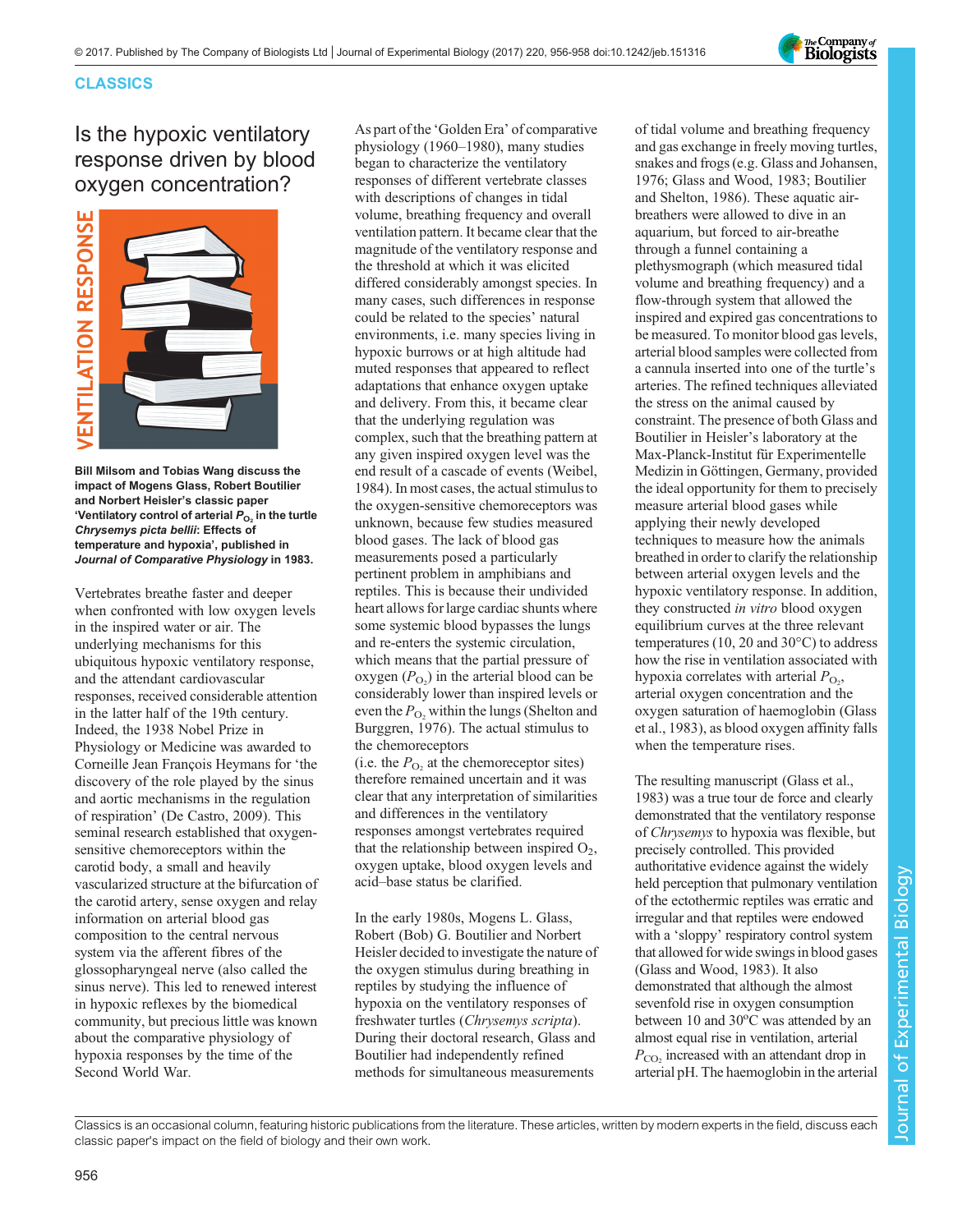<span id="page-1-0"></span>

Fig. 1. Glass and colleagues measured pulmonary ventilation and gas exchange in turtles equipped with arterial catheters to measure arterial blood gases at 10, 20 and 30°C. The measurements were performed at various levels of hypoxia. The resulting relationships between arterial  $P_{O_2}$  and the measured pulmonary ventilation rates are shown for each temperature. In each panel, Glass and co-workers also depict the oxygen equilibrium curve, and through this representation it is clear that the threshold for the hypoxic ventilatory response coincides with  $P_{O_2}$  where the arterial blood becomes less saturated. Glass and colleagues therefore proposed that the receptors responsible for the hypoxic ventilator response may be monitoring oxygen saturation of the blood. Redrawn from [Glass et al. \(1983\).](#page-2-0)

blood remained about 90% saturated at all temperatures (Fig. 1). Glass, Boutilier and Heisler ascribed the lack of complete saturation to intracardiac shunting, where some of the oxygen-poor blood from the systemic veins recirculates in the systemic circulation (right-to-left cardiac shunt). Although the turtles decreased ventilation relative to metabolism when the temperature rose, [Glass and colleagues](#page-2-0) [\(1983\)](#page-2-0) showed that arterial  $P_{\text{O}_2}$  increased from around 30 mmHg at  $10^{\circ}$ C to approximately 60 mmHg at 20 and 30°C. This was a counter-intuitive finding that attracted interest amongst other reptilian physiologists, and contemporary theoretical models developed by James W. Hicks and Steve Wood showed that the 'surprising' rise in arterial  $P_{\text{O}_2}$  could be explained by the lower blood oxygen affinity with increased temperature (reviewed by [Hicks and Wood, 1989\)](#page-2-0).

The most significant discovery, however, appeared during exposure to hypoxia. Donald C. Jackson had previously shown that although the ventilatory responses were much larger at 30°C compared with those at lower temperatures, the threshold for the responses also increased with temperature ([Jackson, 1973\)](#page-2-0). Because [Glass and co-workers \(1983\)](#page-2-0) had also measured the oxygen equilibrium curves of the turtle blood at all three temperatures, they could show that the threshold in arterial  $P_{\text{O}_2}$  required for ventilation to increase was associated with the level of hypoxia where arterial haemoglobin saturation had fallen to approximately 50%. The authors concluded that the receptor system was

monitoring haemoglobin  $O<sub>2</sub>$  saturation rather than  $P_{\text{O}_2}$  of the arterial blood. This was a novel proposal, but one that made perfect sense from a functional point of view. Because of the sigmoidal oxygen equilibrium curve, extra ventilation confers little extra oxygen to the blood when arterial  $P_{\text{O}_2}$  resides on the flat upper portion of the oxygen equilibrium curve, where haemoglobin is fully saturated and can carry no more oxygen. This important finding revealed a tight match between the various steps of the oxygen transport cascade where pulmonary ventilation is matched to the capacity of the blood to bind oxygen. Numerous later studies revealed that this matching of the hypoxic ventilatory response to haemoglobin  $O_2$ saturation is a virtually universal phenomenon in both ectothermic and heterothermic vertebrates.

However, the observation that ventilation appeared to be driven by reductions in blood oxygen concentration (or  $O<sub>2</sub>$ ) haemoglobin saturation) rather than partial pressure per se was problematic, for how are the oxygen-sensitive cells within the carotid body able to sense how much oxygen is bound to the haemoglobin within the red blood cells? Alternative mechanism(s) to the sensing of blood oxygen concentration per se had to be considered. Tobias Wang, a graduate student under the supervision of Glass at the University of Sao Paulo in Riberao Preto, Brazil, and colleagues were inspired to manipulate the blood oxygen saturation independent of partial pressure in toads to investigate whether the reduction in arterial oxygen

concentration would be enhanced ([Wang](#page-2-0) [et al., 1994\):](#page-2-0) but this was not the case. In the same year, Bill Milsom and his students (Garland et al., 1994) conducted similar studies in heterothermic rodents and arrived at different conclusions. Thus, the underlying mechanisms for detecting  $O_2$  binding of haemoglobin in red blood cells remains both debated and unresolved, and discordant views between the authors of this Classics article have spurred a long-lasting and fruitful collaboration, beginning when Tobias Wang joined Bill Milsom at UBC as a postdoctoral fellow. Conflicting views still exist as to whether and how the ventilatory responses of turtles and other ectotherms are related to arterial partial pressure of oxygen or arterial oxygen concentration. The continued debate highlights the extent to which the study by [Glass, Boutilier and Heisler](#page-2-0) [\(1983\)](#page-2-0) has spurred discussions and has served to formulate hypotheses for experimental investigation, which for us makes this study a true classic.

> William K. Milsom University of British Columbia milsom@zoology.ubc.ca

> > Tobias Wang Aarhus University tobias.wang@bios.au.dk

## References

- Boutilier, R. G. and Shelton, G. (1986). Gas exchange, storage and transport in voluntarily diving Xenopus laevis. J. Exp. Biol. 126, 133-155. De Castro, F. [\(2009\). The discovery of sensory](http://dx.doi.org/10.1007/978-90-481-2259-2_1) [nature of the carotid bodies.](http://dx.doi.org/10.1007/978-90-481-2259-2_1) Adv. Exp. Med. Biol.
- 648[, 1-18.](http://dx.doi.org/10.1007/978-90-481-2259-2_1) [Garland, R. J., Kinkead, R. and Milsom, W. K.](http://dx.doi.org/10.1016/0034-5687(94)90127-9) [\(1994\). The ventilatory response of rodents to](http://dx.doi.org/10.1016/0034-5687(94)90127-9)